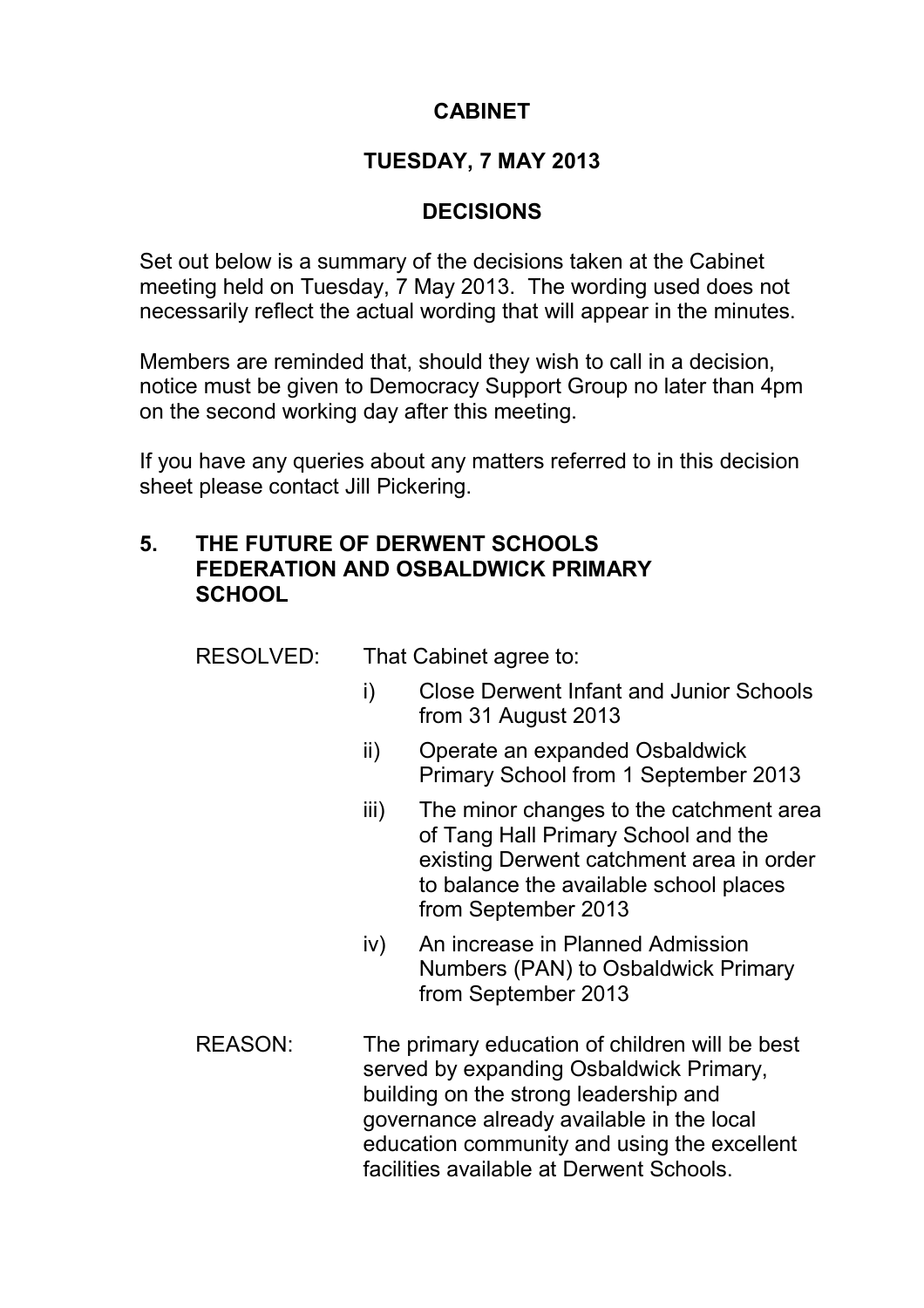#### **6. GROWING THE YORK ECONOMY - WORKING WITH LEEDS CITY REGION LOCAL ENTERPRISE PARTNERSHIP**

RESOLVED: That Cabinet agree to:

- i) Note progress to date on the development of the Leeds City Region City Deal.
- ii) Consider the associated WYYTF and Governance Review reports, and the associated calls for funding in the EIF recommendations on this agenda.
- REASON: To keep Members updated on progress with the development of the Leeds City Region Deal and emerging opportunities.

# **A. WEST YORKSHIRE PLUS YORK TRANSPORT FUND (WYTF+)**

- RESOLVED: That Cabinet agree to:
	- i) Support the principle of establishing a £1 billion 'West Yorkshire Plus' Transport Fund and the associated, indicative levels of financial commitments as set out in the report, subject to resolutions ii) and iii) below.
	- ii) Satisfactory progress in on-going City Deal negotiations, specifically including securing clarity and agreement on an acceptable level of Earn Back funding from future additional business rates in West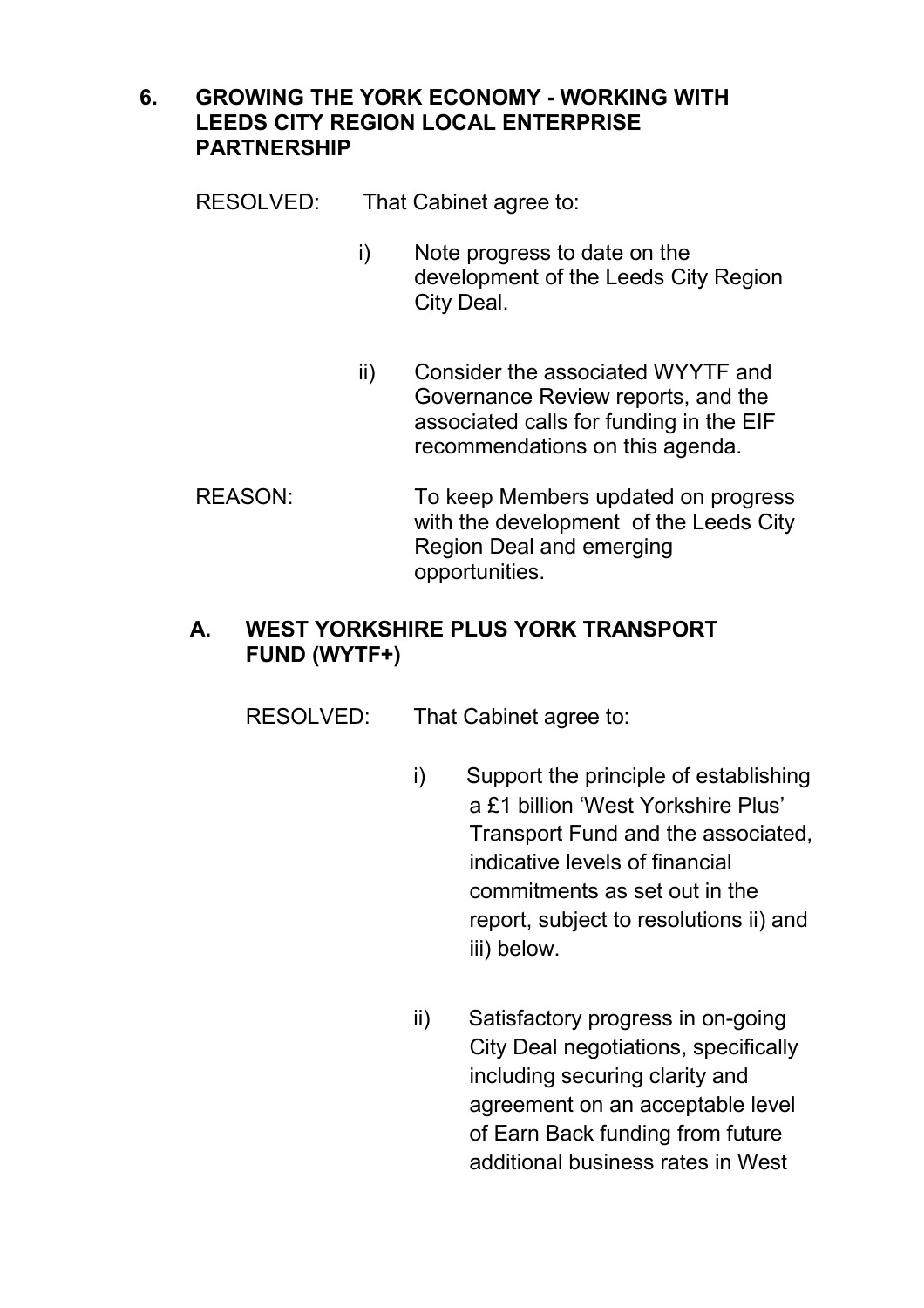Yorkshire and York; and

- iii) An in-principle agreement being made by all West Yorkshire District Authorities.
- iv) Submit the proposal to Full Council once negotiations have been progressed, an acceptable level of Earn Back funding has been agreed and receipt of in-principle agreement by all West Yorkshire District Authorities.
- v) Approve the draft Memorandum of Understanding, as set out Annex C of the report.
- vi) Approve the initial development of business cases for the Outer Ring Road schemes and early development work on the bus interchange at York railway station in 2013/14.
- REASON: i) iv) To enable major transport schemes to be brought forward which will deliver the council's objectives.
	- v) To enable CYC and West Yorkshire Authorities to work together to deliver the WYTF+.
	- vi) To allow delivery of schemes early in the WYTF+ programme.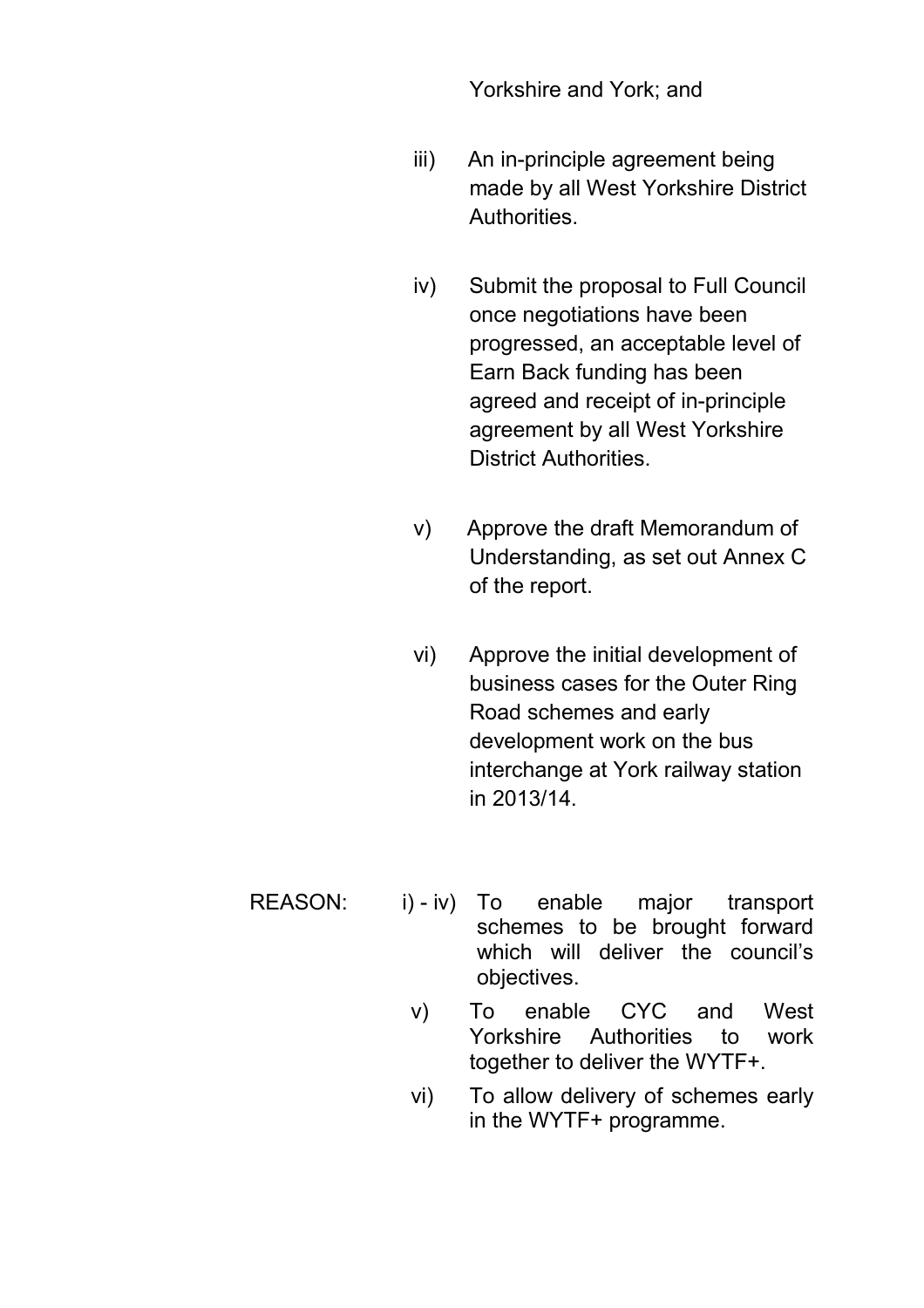## **B. TRANSPORT GOVERNANCE REVIEW FOR YORK**

- RESOLVED: That Cabinet agree to:
	- i) Option 3, to establish a combined authority with West Yorkshire, subject to resolution of primary legislation.
	- ii) Associate membership in the interim.
- REASON: This provides the best option for delivering the benefits listed in paragraph 94 of the report.

# **7. ECONOMIC INFRASTRUCTURE FUND - PROPOSALS**

- RESOLVED: That Cabinet agree to approve the EIF allocations of:
	- i) £1.672m for CYC to invest in the LCR Revolving Investment Fund (RIF), subject to SAF and governance arrangements approval which will be brought back to a further Cabinet meeting;
	- ii) £200K required to fund the Economic Inclusion Programme; and
	- iii) £550k required to fund the first project in the emerging Transport Package.
- REASON: To support the Council Plan priorities of creating jobs, growing the economy and investing in the city's economic future.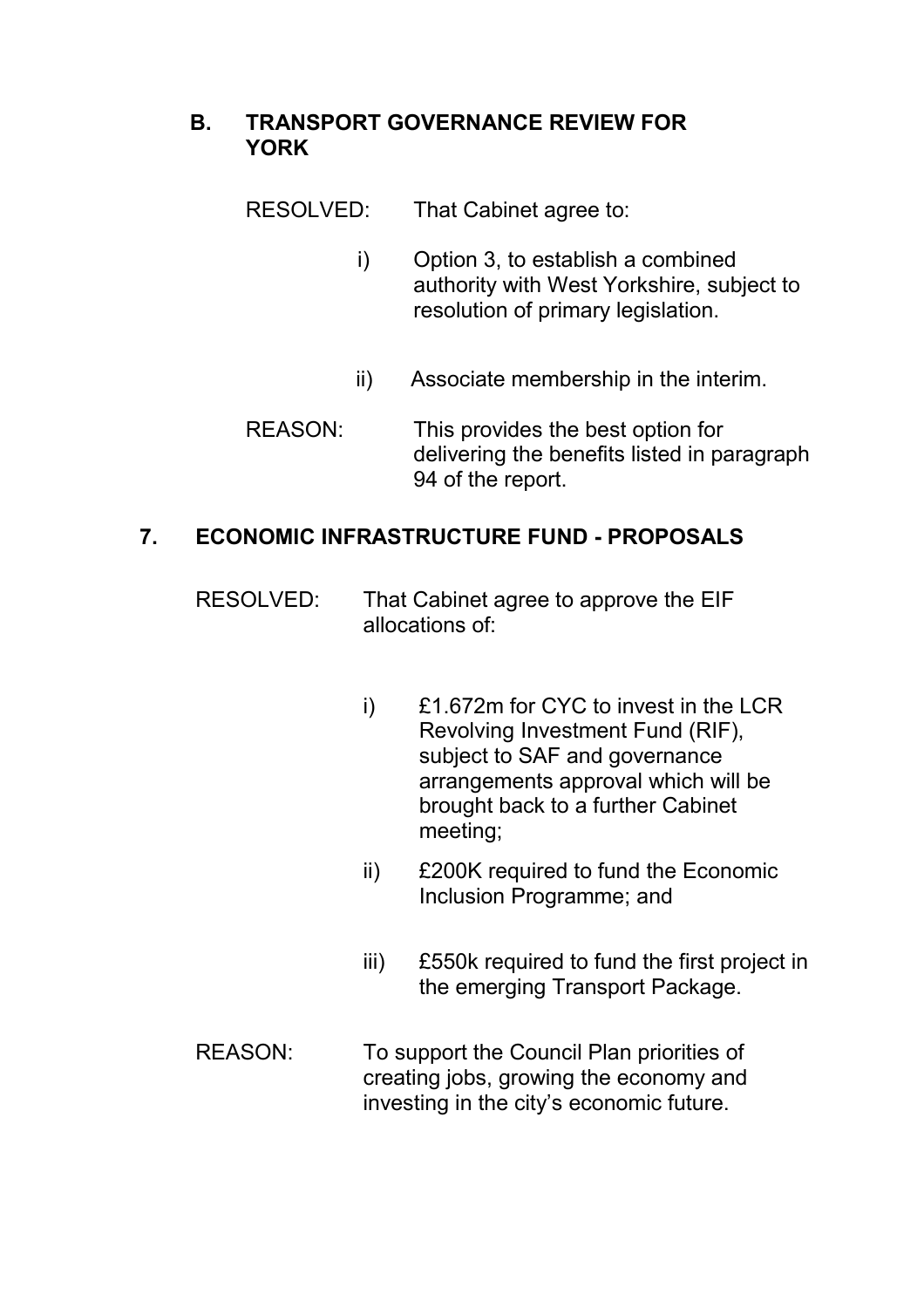# **8. FINAL REPORT OF THE YOUTH UNEMPLOYMENT SCRUTINY REVIEW**

RESOLVED: That Cabinet agree to:

- i) Note the contents of the final report of the Youth Unemployment Scrutiny Review.
- ii) The implementation of the recommendations set out at Paragraphs 6-15 of the report.
- REASON: To fully inform the Cabinet of the outcome of this scrutiny review.

## **9. IMPROVING MOVEMENT AND PUBLIC REALM IN THE CITY CENTRE**

RESOLVED: That Cabinet agree to:

- i) The proposal to commence a trial based on a two-way enforced restriction, on Lendal Bridge, starting in August, 7 days per week between 10:30am to 5:00pm. To receive a report considering any objections before considering any further Order to change the time period. Cost implications arising from this recommendation are £70k of capital costs to be funded from the capital programme.
- ii) Undertake consultation on the bridge trial with residents and businesses on the basis of the proposals set out in the report. Cost implications arising from this recommendation are £10k of revenue to be funded from existing public transport resources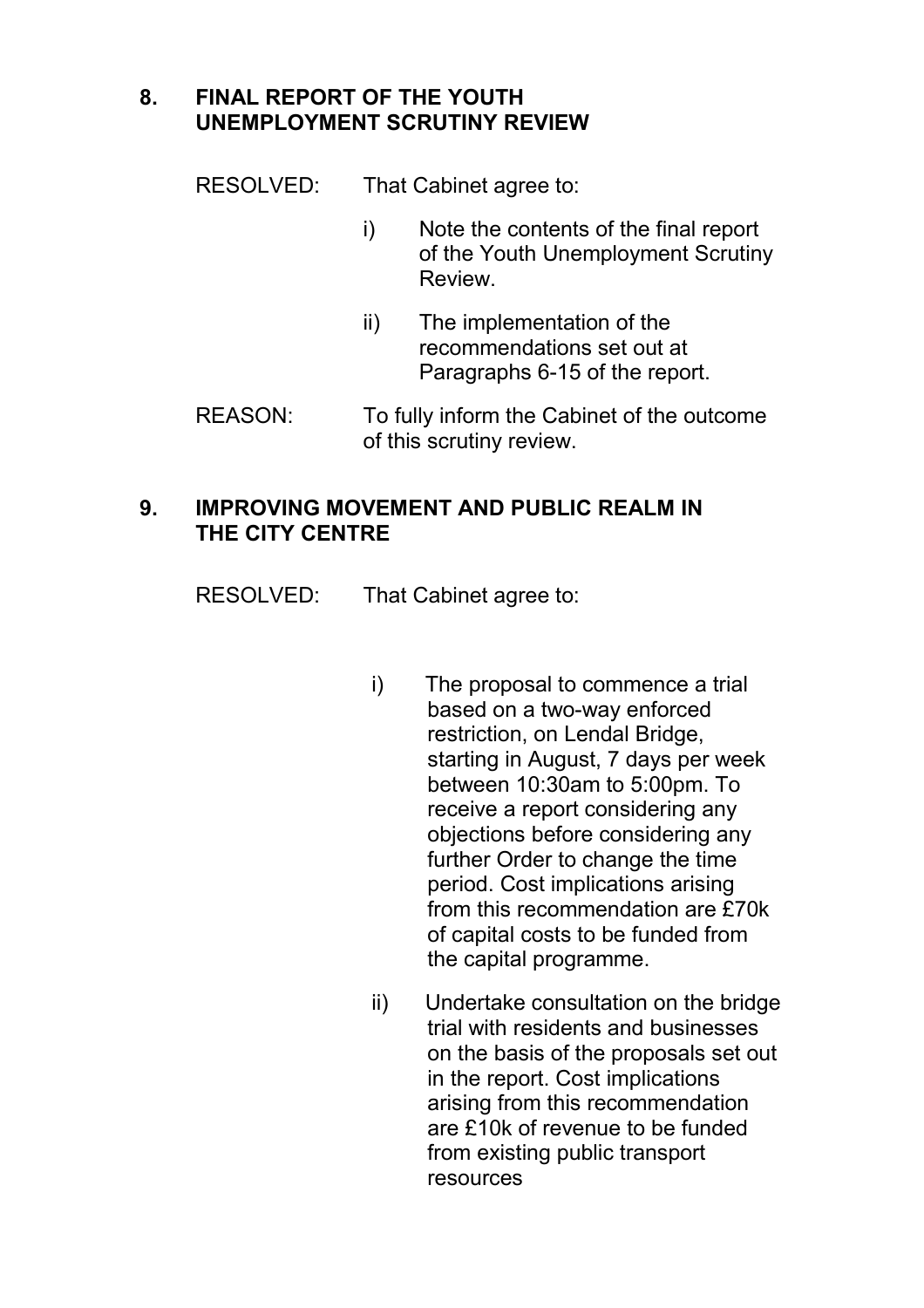- iii) A dedicated Project Manager appointment and authorising the setting up the multi-disciplinary 'task group' with a remit to design and implement a trial restriction on Lendal Bridge in August 2013. Cost implications arising from this recommendation are £50k of revenue funded from the BBAF
- iv) To additional Network Operating staff for the pilot period. Cost implications arising from this recommendation are £40k of revenue funded from BBAF.
- REASON: i) To provide a mandate to progressing of this important trial, demonstrate the real as opposed to modelled impacts and to test some of the mitigation proposals.
	- ii) Early engagement will enable positive messages and information to be delivered ahead of the trial commencing and ensure that issues are fully captured.
	- iii) The success of the trial facilitates and adds value to a number of high profile initiatives. The links and dependencies are cross directorate.
	- iv) To provide proactive management and control to optimise the operation of the traffic network and signalling systems to reduce unintended consequences and keep York moving.

## **10. EARLY MORNING RESTRICTION ORDERS AND LATE NIGHT LEVY**

RESOLVED: That Cabinet approve Option 1, as set out at Para 18 of the report, to consult with North Yorkshire Police, the Police and Crime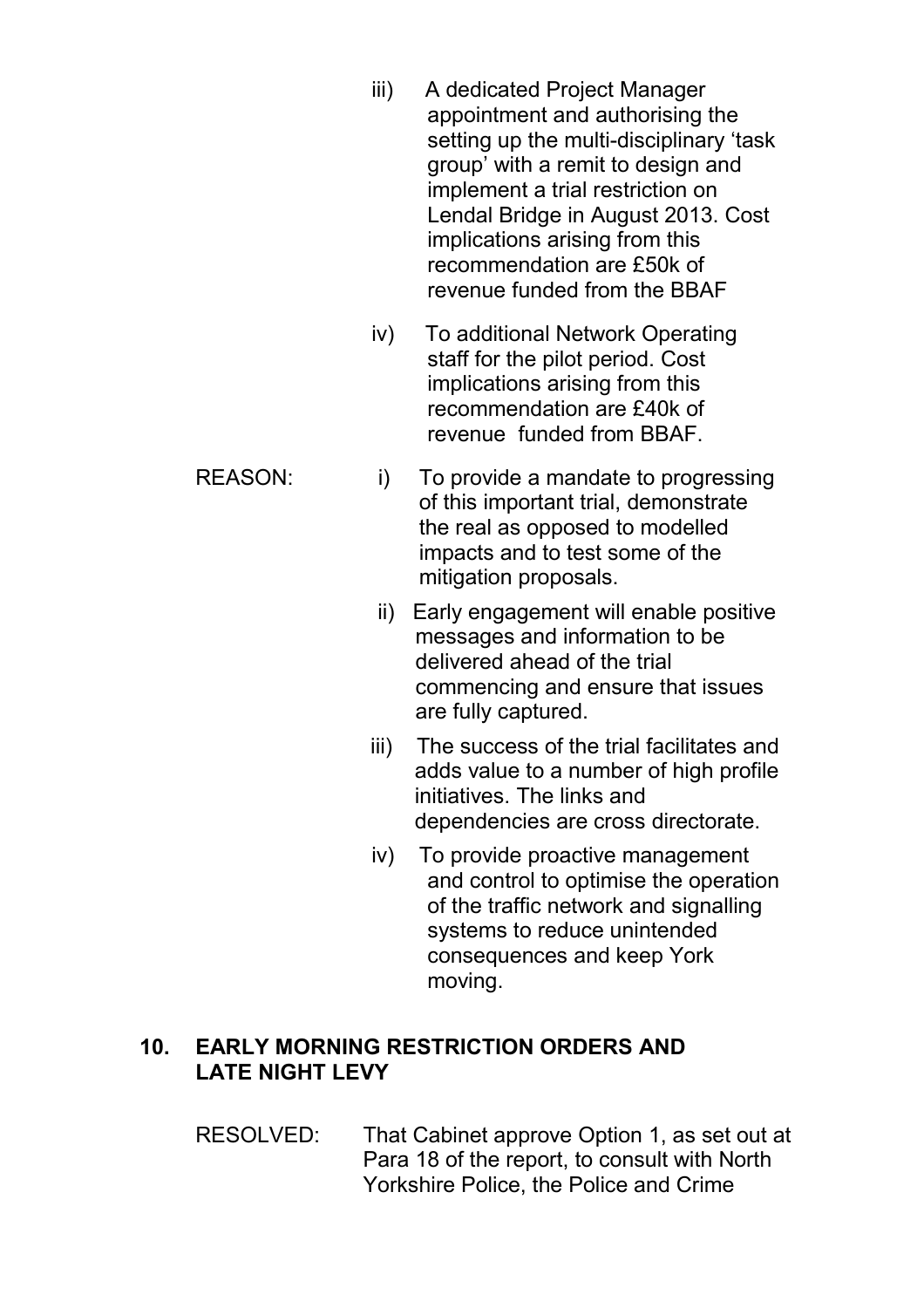Commissioner, other responsible authorities, Safer York Partnership and the relevant Business Community with regards to the introduction of Early Morning Restriction Orders and/or the Levy.

REASON: To ensure that the council have the appropriate evidence to consider the introduction of EMROs or a Late Night Levy.

#### **11. NEW COUNCIL HOUSE BUILDING - PHASE 1**

RESOLVED: That Cabinet agree:

- i) Option 2, to the building of 50 to 70 new council homes on the sites identified in the report, with delegated responsibility to the Cabinet Member for Corporate Services to approve any alternative sites following consultation with the Cabinet Member for Health, Housing, and Adult Social Services, should those identified be unable to progress.
- ii) The inclusion of an element of market housing at Beckfield Lane
- iii) The identified procurement routes, with delegated authority to the Cabinet Member to approve any revisions.
- iv) Additional project management resources required to deliver the project
- REASON: i) To allow the council to add a significant number of homes to its existing asset base and help to alleviate the acute housing need in the city, and ensure that should one of the identified sites not progress an alternative can be pursued without delaying the project.
	- ii) To ensure a mix of tenures to allow a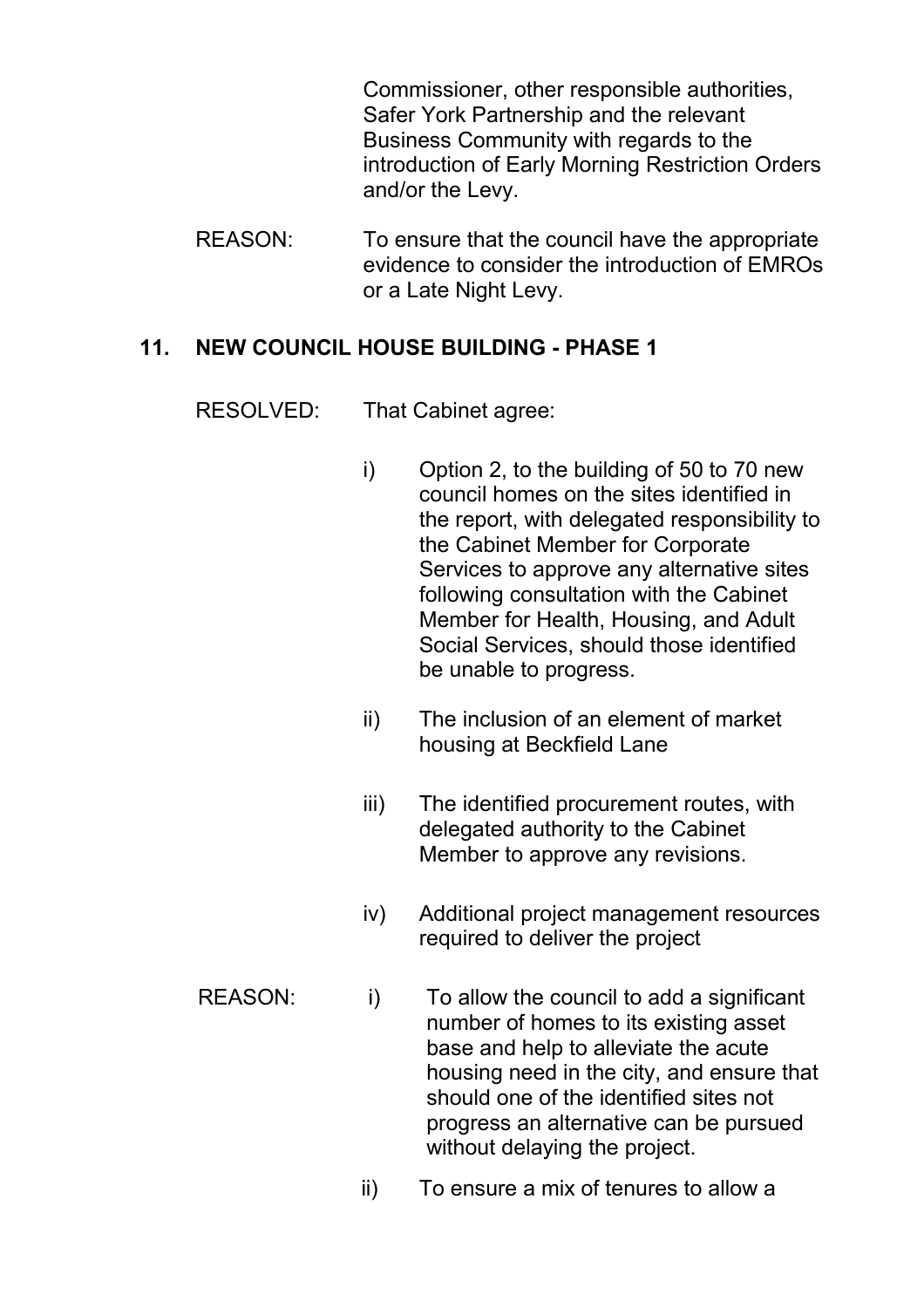mixed and sustainable community and to provide cross subsidy to help fund the project.

- iii) To allow officers to progress with the identified procurement processes to achieve the delivery timescale, and to ensure that any revisions to the identified process do not lead to delays related to achieving cabinet approval.
- iv) To allow the successful delivery of the project without impacting on the wider Housing Development Team work plan by ensuring the appropriate level of resources.

### **12. IMPLEMENTING ADDITIONAL PUBLIC HEALTH DUTIES WITHIN CITY OF YORK COUNCIL: UPDATE**

- RESOLVED: That Cabinet note the content of the report and the implications and risks associated with the transfer of public health into CYC.
- REASON: To ensure that Members are aware of the heightened role of the local authority in public health from 1<sup>st</sup> April 2013.

# **13. STAFF SICKNESS ABSENCE FINAL REPORT**

- RESOLVED: That Cabinet agree to endorse the recommendations already implemented by HR and approve the remaining recommendations arising from this review, as shown in paragraph 7 of the report.
- REASON: To conclude the Scrutiny Review in line with CYC Scrutiny procedures and protocols.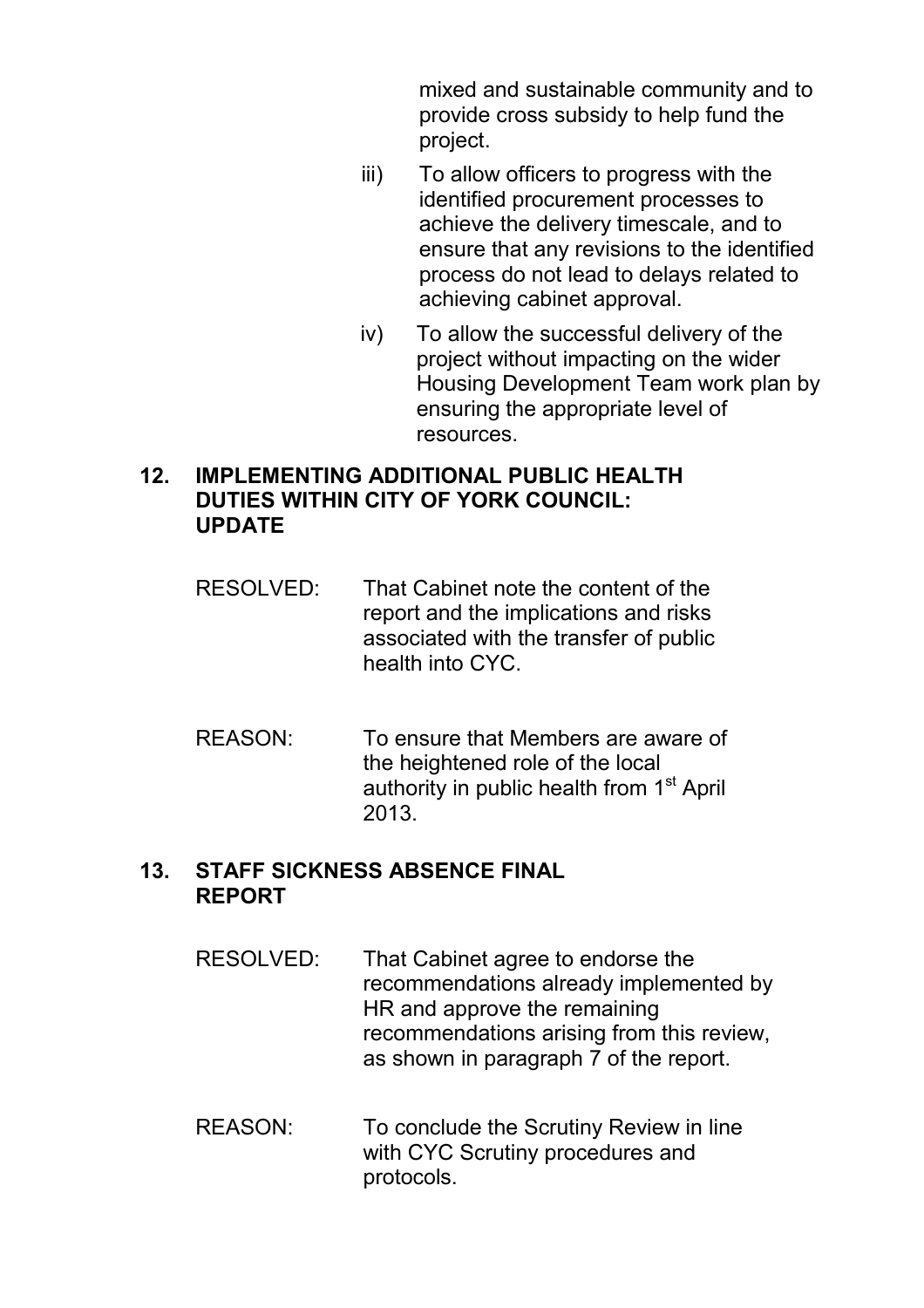## **14. IMPROVING COMMUNITY RESILIENCE SCRUTINY REVIEW FINAL REPORT**

- RESOLVED: That Cabinet approve the recommendations arising from the Improving Community Resilience Scrutiny Review, as set out in paragraph 9 of the report.
- REASON: To conclude the Scrutiny Review in line with CYC Scrutiny procedures and protocols

#### **15. BUSINESS CASE FOR THE CREATION OF A WARDEN CALL/CELS SOCIAL ENTERPRISE**

- RESOLVED: i) That Cabinet agree to the establishment of the Council's first social enterprise and to:
	- ii) Create a mutual, Social Enterprise organisation to provide the Warden Call/CELS service in shadow form to facilitate smooth transition.
	- iii) Form a Community Interest Company,(in the form of a Company Limited by Guarantee) for the reasons described in sections 4 and 5 of the report.
	- iv) Provide a further report on progress in December 2013 to seek confirmation of a 1 April 2014 start date for the new organisation
- REASON: To create a viable social enterprise opportunity that will provide services to a wider customer base whilst providing value for money to the council.

## **17. PART B - MATTERS REFERRED TO COUNCIL**

## **18. NEW COUNCIL HOUSE BUILDING - PHASE 1**

RECOMMENDED: That Cabinet agree to recommend the use of £1m commuted sums, and thereby increase the approved